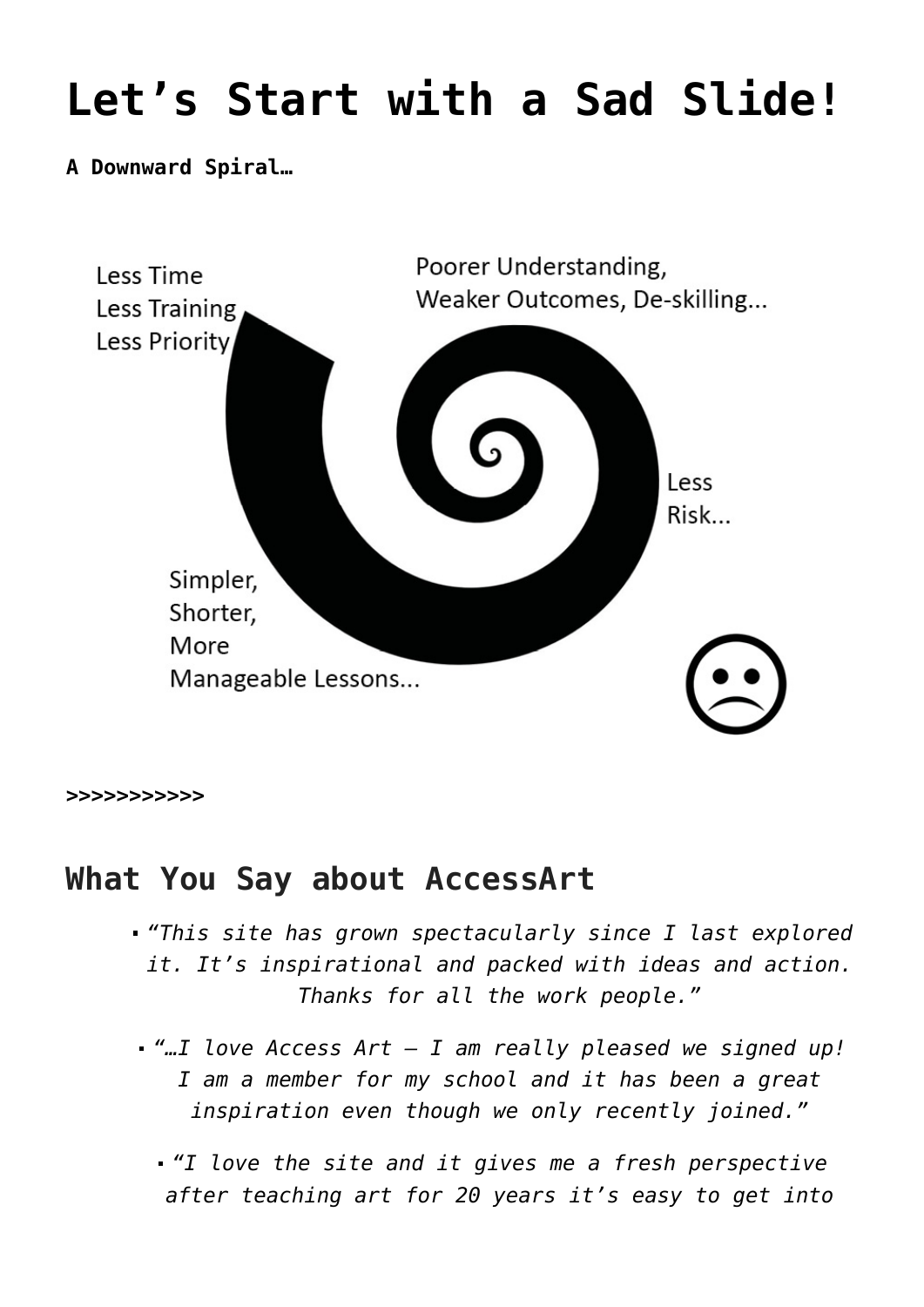*ruts of doing too much of the same stuff. There was one sculpture of birds that I incorporated into my curriculum this year and they are beautiful."*

*"I have enjoyed very much being a member and watching your charity grow from strength to strength. Long may it continue."*

*"The posts on Facebook that I quickly read and it triggers a little idea I can add to my lessons the next week bring art into all subjects. One such post was about making a little sketchbook. So I did! I made 70 from a paper for out year cohort to use whilst out on a field trip exploring our local area for our local history topic. No worksheets. ..just sketching."*

*"Your teaching resources are brilliant, so well worth signing up again"*

*"I also wish to congratulate you on these amazing resources, it is a fantastic site."*

*"We love the AccessArt projects – they are stunning and inspirational – I have passed them on to other friends and colleagues who are equally impressed."*

*"The range of ideas and resources supports me in producing inspiring lessons for my students"*

*"I have found it a hugely valuable resource, containing inspirational ideas. I particularly like the art starter activities and being inspired by the art week activities."*

*"AccessArt is a fantastic inspiration to my own practice as a teacher and made it a far more enjoyable experience for me too…"*

*"AccessArt has given me 'permission' to practice my teaching in a way that I feel has integrity and links to*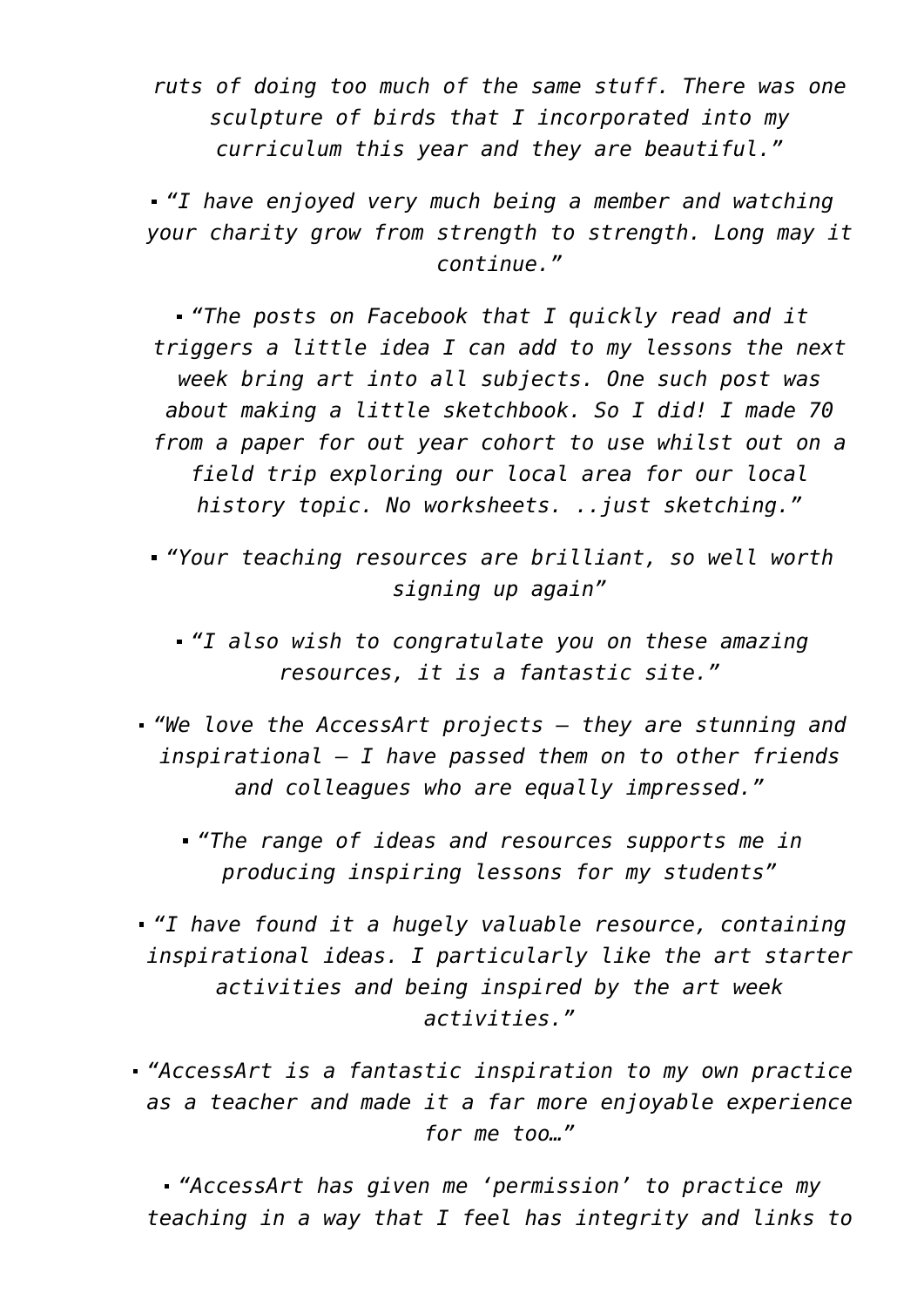*my own personal understanding of the creative process."*

- *"A great psychological support to teachers /artists carrying the creative torch! ;- )"*
- *"…interesting and different ideas, that are not focused on a same end product for every child, but a creative experience for every child."*
	- *"I am a new user to AccessArt and have been amazed at the depth and breadth of your resources. There is so much I can use and which inspires me."*
- *"What I love about AccessArt is the open, innovative and experimental nature of the projects."*
- *"AccessArt has given me the courage to experiment. Gone are the days when all the children in the class draw the same picture & in comes free thinking, new ideas, discussions and thinking outside of the box."*
	- *"AccessArt has made me feel like making art is a real profession that can challenge us and make us grow in ways that we never knew we could."*
- *"I LOVE the resources. I have replicated 2 projects and they worked brilliantly. The photos and breakdown of each project is enormously helpful… Thank you for all your efforts, it is making a big difference to my teaching practice."*
- *"Brilliant projects for my pupils with Autism that were accessible by all and created fantastic results! It always inspires me to try new projects. "*
	- *"AccessArt has helped me to provide opportunities for children to be more independent in their work and gain the skills they need to progress as artists."*
- *"Being featured on AccessArt has really given weight to*